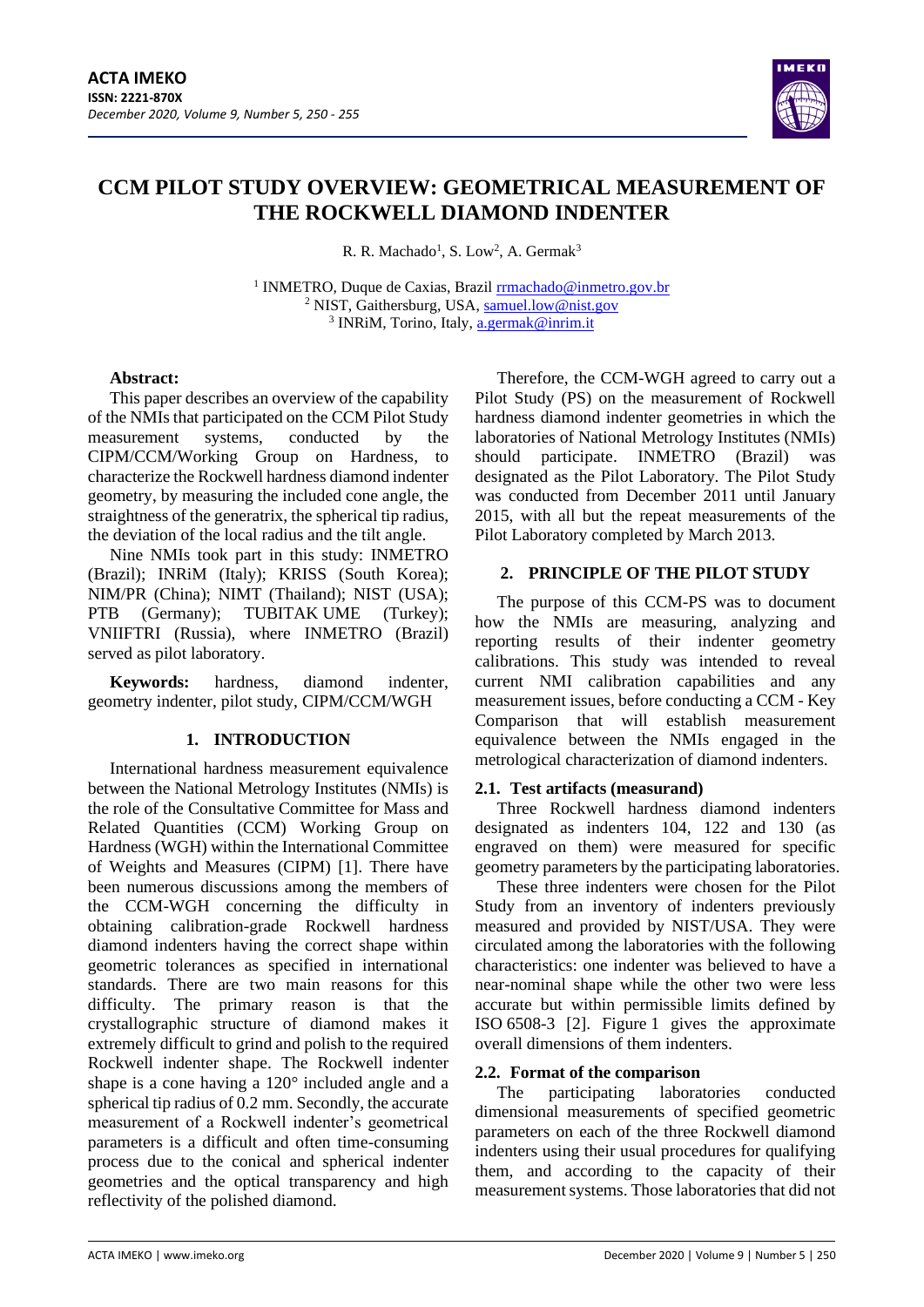have their own procedures to qualify Rockwell diamond indenters were instructed to follow the requirements defined in ISO 6508 Part 3 [2]. Deviations from the procedures established in this standard were to be reported.



Figure 1: Approximate dimensions of the indenters

The dimensional measurements were intended to illustrate measurement biases among NMIs and measurement differences between different types of measuring instruments. Figure 2 shows the geometry of a Rockwell diamond indenter, according to the following parameters and limits defined in the ISO 6508-3 [2].

- Included cone angle of the diamond  $(\theta)$ .
- Limits from the mean value:  $(120 \pm 0.1)$ °.
- Radius of the spherical tip of the diamond (*r*).

Limits from the mean value:  $(0.200 \pm 0.005)$  mm. • Profile deviation of the local radius from the least square mean radius value.

Limit: max 0.002 mm.

Straightness of the generatrix of the diamond cone, adjacent to the blend of the spherical and conical parts.

Limit from the mean deviation: max 0.000 5 mm over a minimum length of 0.4 mm.

• Angle between the axis of the diamond cone and the axis normal to the seating surface. Limit: max 0.3°.



Figure 2: Illustration of the geometries of the Rockwell diamond indenter

### **2.3. Indenter calibration systems**

A Rockwell diamond indenter calibration system should be capable of making the dimensional measurements specified in ISO 6508-3 [2].

For measurement systems that make axial-plane measurements, if possible, the diamond shape measurements should be made at the 8 section locations as illustrated in Figure 3. Measurement Position 1 is in the axial plane of the indenter that is parallel with the flat on the indenter shaft. Position 2 is in the axial plane rotated 45° clockwise around the indenter axis from Position 1 as the indenter tip points towards the operator. The remaining 6 measurements should be made similarly at 45° rotations.



Figure 3: Illustration of the measurement sections of the Rockwell diamond indenter. The figure on the left is oriented with diamond tip pointing towards to the operator [3]

### **3. METHOD OF ANALYSIS**

Two methods of analysis were used to determine the dispersion of all data points obtained by the Labs. The first one was the Weighted mean method, which is one of the most used methods in comparisons, based on the reproducibility between the Labs (standard deviation of the mean). The second one was based on the NIST Consensus Builder (NICOB), which is consistent with the combination of measurement results obtained independently by different laboratories or measurement methods [4, 5].

### **3.1. Weighted mean method**

One of the methods used to analyze the results of the comparison and determine the dispersion of the data points obtained by the Labs was the weighted mean method, Equation (1).

$$
\overline{w} = \frac{\sum_{i}^{n} x_{i} \times w_{i}}{\sum_{i}^{n} w_{i}}, \text{ where}
$$
\n(1)

 $\overline{w}$  weighted mean

 $x_i$  measured values provided by the NMI participant

$$
w_i \qquad \text{weight}
$$

$$
w_i = \frac{1}{u_i^2}
$$
, where (2)

 $u_i$ standard uncertainty of  $x_i$ .

From the above method of analysis, the normalized errors from the weighted mean (*E*n.w), Equation (3), were calculated, and the respective graphics were plotted (clause 4).

$$
En. w = \frac{(x_i - \overline{w})}{\sqrt{U_i^2 + U_{ref}^2}}, \text{ where}
$$
 (3)

 $En.w$  normalized error from the weighted mean

- $x_i$  measured mean values provided by the NMI participants
- $\overline{w}$  weighted mean value
- $U_i$ expanded uncertainty provided by the NMI participants  $(k = 2)$
- $U_{ref}$  reference value of the expanded uncertainty from weighted mean.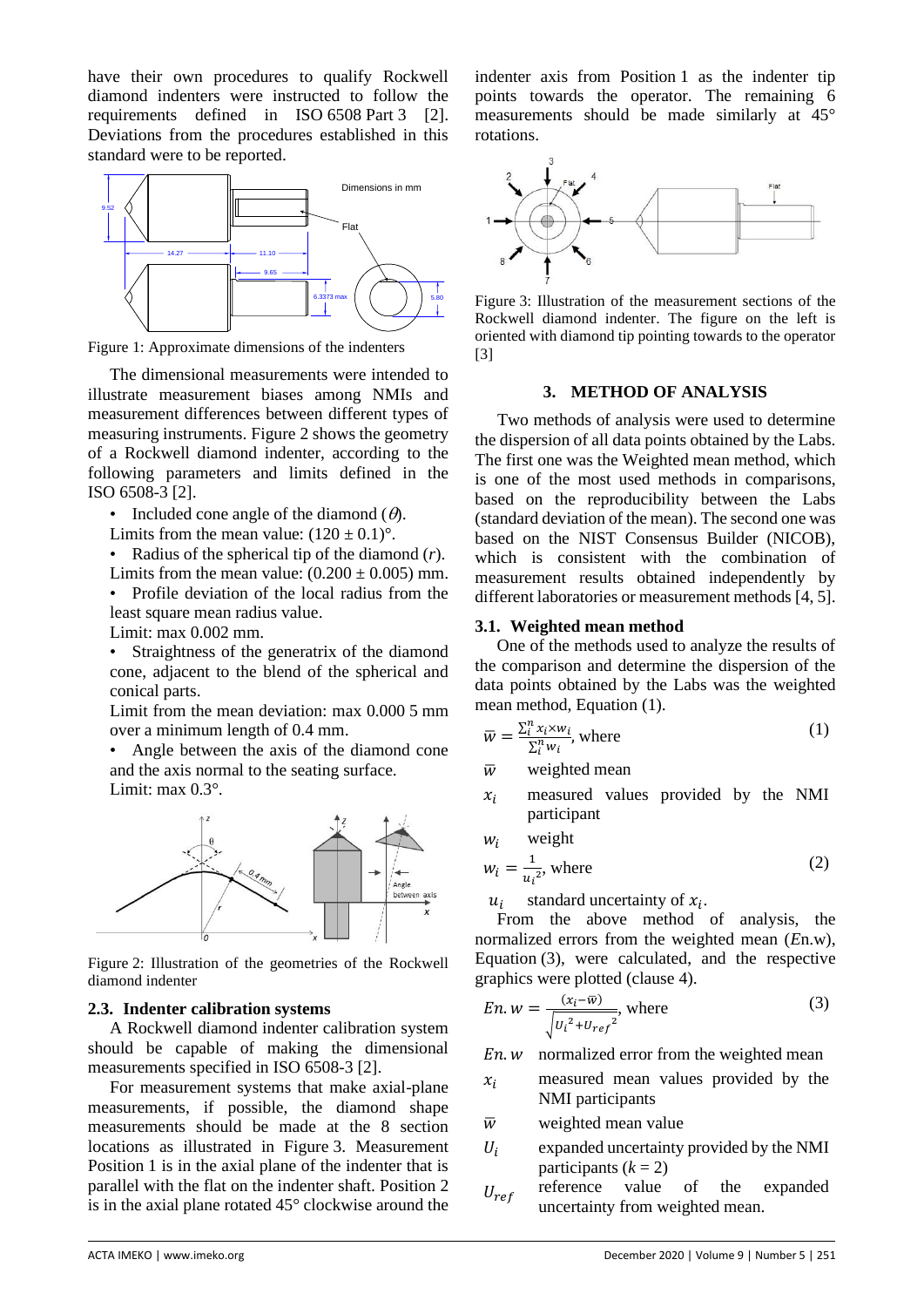## **3.2. NICOB method**

The other method used to analyze the results of the comparison, and to determine the dispersion of the obtained data points by the labs was the method based on the NIST Consensus Builder (NICOB) methodology. This methodology is consistent with the combination of measurement results obtained independently by different laboratories or measurement methods [4, 5].

Among the three procedures available in the NICOB method, the Dersimonian-Laird (DL) seemed to be the most suitable for this case, and it was the procedure applied to this analysis. This procedure uses Equation (4) as a weighted mean.

$$
\overline{w}_{DL} = \frac{\sum_{i}^{n} x_{i} \times w_{i,DL}}{\sum_{i}^{n} w_{i,DL}}, \text{ where}
$$
 (2)

 $\bar{w}_{DL}$  Dersimonian-Laird weighted mean

- $x_i$  measured values provided by the NMI participant
- $w_{i,DL}$  Dersimonian-Laird weight

$$
w_{i.DL} = \frac{1}{u_i^2 + \tau^2}
$$
, where (5)

- $u_i^2$  uncertainty associated with the value measured by the NMIs
- $\tau^2$  indication of the heterogeneity of the measured results

From the above method of analysis, the normalized errors from the Dersimonian-Laird weighted mean (*E*n.DL), Equation (6), were then calculated, and the respective graphics were plotted (clause 4).

**En. D** 
$$
L = \frac{(x_i - \overline{w_{DL}})}{\sqrt{u_i^2 + u_{rDL}^2}}
$$
, where3 (3)

- En. DL normalized error form Dersimonian-Laird weighted mean
- $x_i$  measured mean values provided by the NMI participants
- $\bar{w}_{DL}$  Dersimonian-Laird weighted mean value
- $U_i$  expanded uncertainty provided by the NMI participants (*k* = 2)
- $U_{rDL}$  reference value of the expanded uncertainty from *DL* weighted mean

### **4. RESULTS**

Some NMIs provided more than one measurement result for the same parameter based on measuring different areas or windows of the indenter surface. Consequently, for each window, different values were obtained for the same indenter. The windows considered in this report, were those around the window values described by John Song *et al.* [6]. They said that for an ideally shaped Rockwell indenter, as specified in the standards [7] and [2], i.e., 200 μm tip radius blending with a 120° cone angle in

a true tangential manner, the window sizes must be  $\pm 100$  μm for the tip radius calibration; and  $\pm$  (100 to 450) μm along the x-axis for the left and right contributions to the cone angle calibration, and the sizes must be specified in the data analysis.

The choice of the measurement window is especially important for calculation of least squares radius and profile deviation in the center and cone flank straightness in the left and right. Furthermore, the blend area of the tip radius and cone angle must be accounted for when choosing window positions. Beyond these considerations, John Song *et al.* [6], said that the blend point can change depending on the actual cone angle and tip radius. In light of these deviations, both the ASTM and ISO standards specify that the straightness of the cone flank is measured "adjacent to the blend" which leaves some flexibility in the choice of the size and position of the windows on the flanks.

## **4.1.** Results of the Weighted mean  $(\bar{w})$ , **Dersimonian-Laird** weighted mean  $(\bar{w}_{DL})$ **and their expanded uncertainties**

In the coming clauses, we present the results of the mean values measured by the NMI participants and their respective measurement uncertainties for each parameter. For convenience, the graphics from Figure 4 to Figure 8 are showing only the results related to the weighted mean.

## **4.1.1. Included cone angle**

The NMIs measurement results related to the geometric parameter "included cone angle" are shown in Figure 4 for the three indenters. In general, it can be seen in this figure good agreement between the NMI results.



Figure 4: The weighted mean values and the respective uncertainties (error bars) of the included cone angle for all indenters and the maximum limits specified by ISO 6508- 3

The only exceptions were due to the larger uncertainty provided by NMIs "F' and "J", according to the error bars. We note that NMI "G" would fail this parameter for indenters 104 and 122 while all other NMIs would pass them.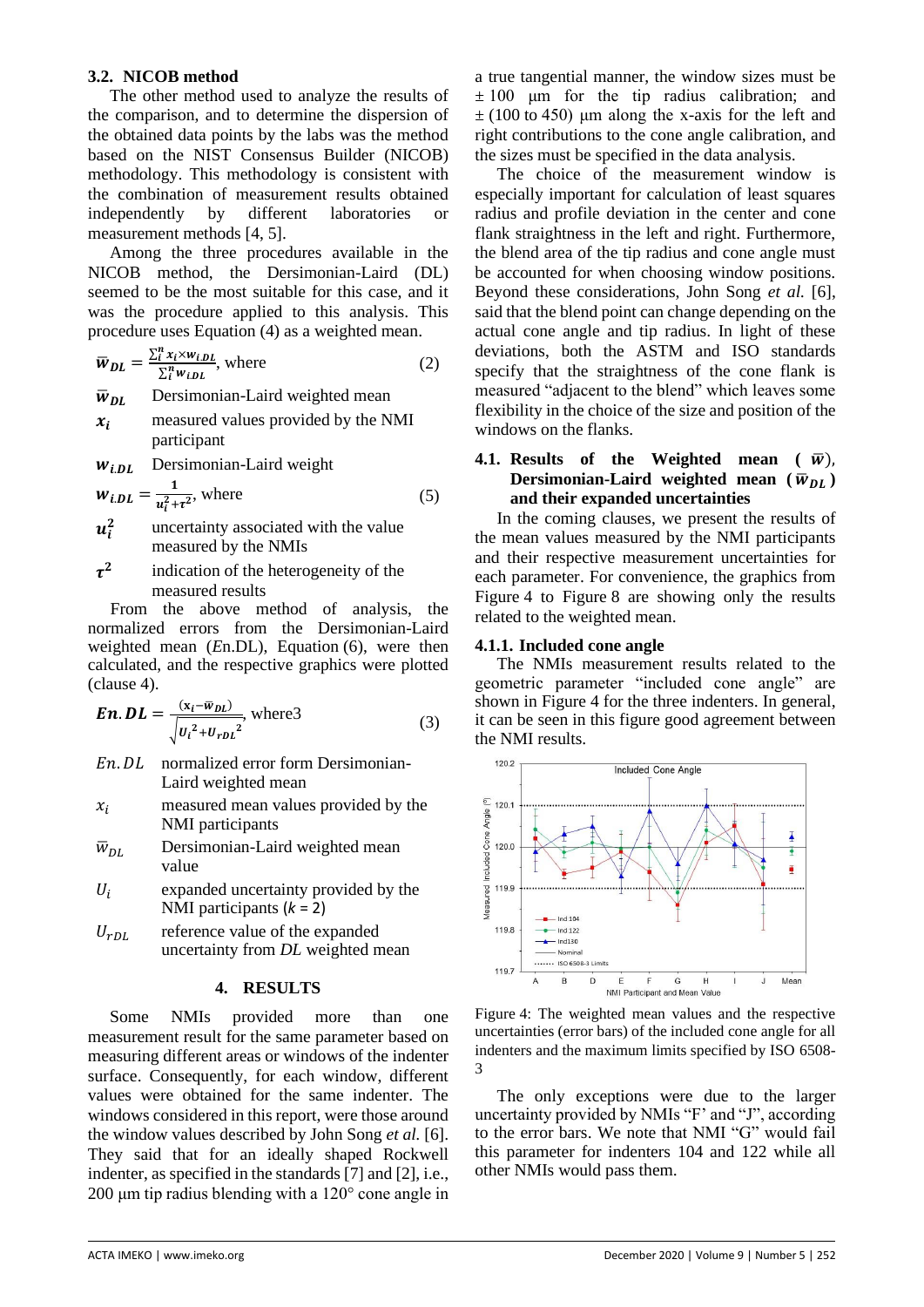## **4.1.2. Radius of the spherical tip**

Figure 5 presents the data related to the geometric parameter "radius of the spherical tip". It is possible to see a very good dispersion among the obtained results for the three indenters, measured by all NMI participants. However, for indenters 122 and 130, some NMIs would have passed the radius geometry of the two indenters while others would have failed their compliance with ISO 6508-3. Also, NMI "E" reported a larger uncertainty than the other NMIs, mainly when measuring the indenters 104 and 130.



Figure 5: The weighted mean values and the respective uncertainties (error bars) of the radius of the spherical tip for all indenters

## **4.1.3. Maximum profile deviation of the radius from the true radius**

Figure 6 presents graphics related to the geometric parameter "max profile deviation" for the indenters 104, 122 and 130. It is noted that only five NMIs reported this measurement indicating an expansion of measurement capabilities may be needed at some NMIs.



Figure 6: The weighted mean values and the respective uncertainties (error bars) of the max profile deviation for all indenters

Two of the NMI's results varied from the other three with one NMI's results for one indenter exceeding the ISO 6508-3 maximum limit, possibly due to measuring different window sizes and/or higher levels of measurement uncertainty.

## **4.1.4. Straightness of the diamond cone generatrix**

Figure 7 presents graphics related to the geometric parameter "straightness of the generatrix" for all three measurands. It is possible to notice in this figure there is a large variation in the reported measurement uncertainties, however these uncertainties do not explain the measurement differences. Furthermore, almost half of the NMIs would have failed the three indenters for exceeding the limit specified by ISO 6508-3 for this parameter. A contribution to these measurement differences may be due to choosing a measurement window that includes part of the tip-radius curvature in the blend area which would negatively affect the measurement. It is also noted that only seven NMIs reported this measurement, again indicating an expansion of measurement capabilities may be needed at some NMIs.



Figure 7: The weighted mean values and the respective uncertainties (error bars) of the straightness of the generatrix for all indenters

### **4.1.5. Angle between the axis of the diamond cone and the axis normal to the seating surface**

Figure 8 presents graphics related to the geometric parameter "angle between axes" for the indenters 104, 122 and 130. It is possible to see in these graphics that, with the exception of NMI "G", which stayed very far beyond the mean values, all other NMIs stayed around the average values.



Figure 8: The weighted mean values and the respective uncertainties (error bars) of the angle between axes for all indenters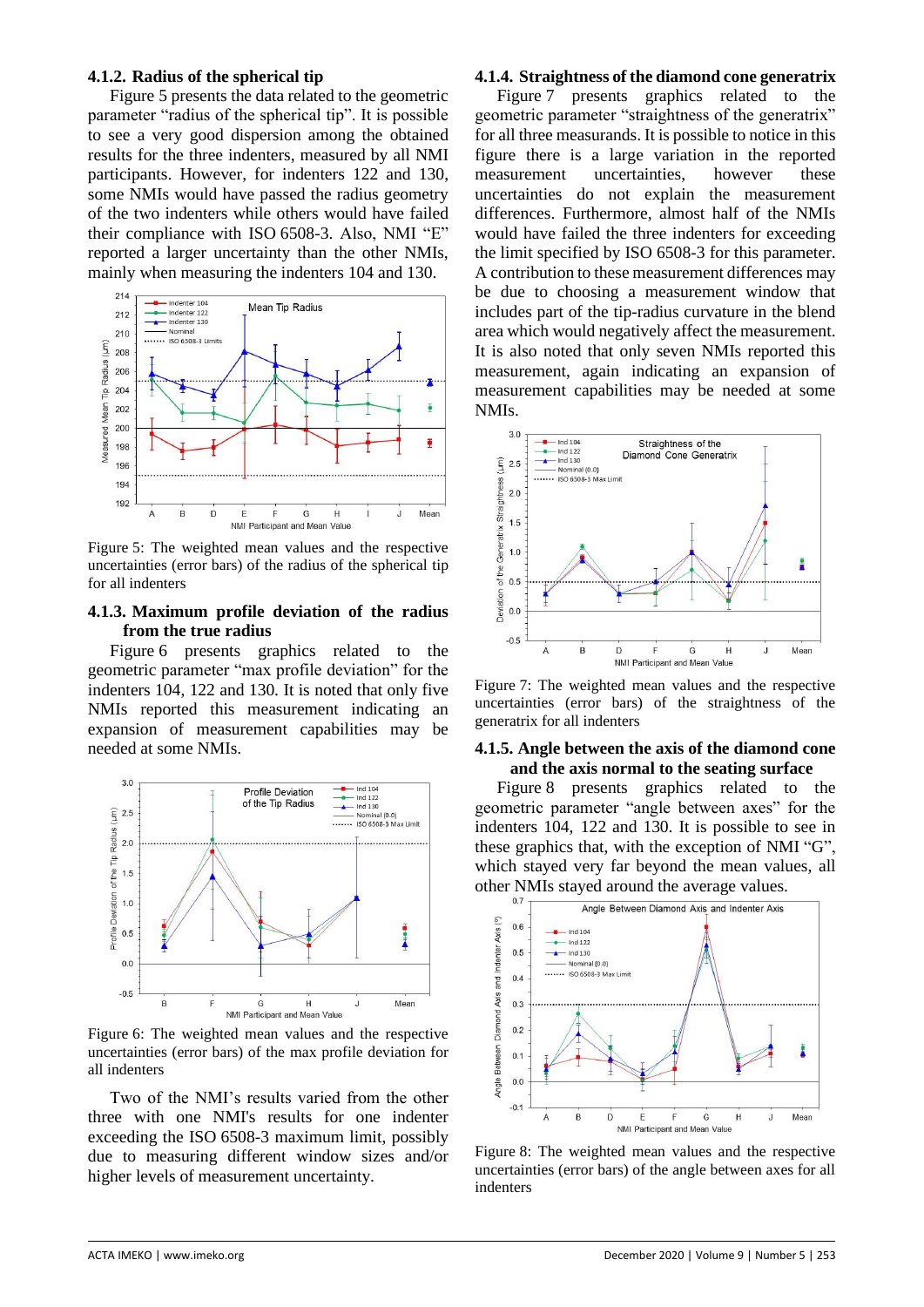### **4.2. Results of the normalized errors**  $(E_n)$

This section reports the normalized errors calculated for the measurement results of the geometric parameters of the three indenters measured by the NMI participants of this Pilot Study.

#### **4.2.1. Included cone angle**

The behavior of *E*n, calculated for all NMIs related to the parameter "included cone angle", is described in Figure 9. It is possible to see in this figure that the influence caused by the two different methods of analysis were small. However, almost half of NMI's measurements did not agree well with the mean values for one or more of the indenters. It is curious that, for some NMIs, the measurement of this parameter on one indenter is outside the agreement with the other NMIs while the same measurements on the other two indenters are in better agreement. This could possibly be explained by different blend locations on the indenters and choices of window sizes.



Figure 9:  $E_n$  graphics related to the weighted mean and DL mean values of the included cone angle for all indenters

#### **4.2.2. Radius of the spherical tip**

Figure 10 is related to *E*<sup>n</sup> calculated for the parameter radius of the spherical tip. In this figure, it is possible to see that the results of all NMIs are reasonably consistent no matter the method of analysis considered.



Figure 10:  $E_n$  graphics of the weighted mean and DL mean values of the radius tip for all indenters

As with the measurement of cone angle, several NMI's measurements of this parameter on one indenter did not agree well with the mean measurement values while their measurements of the other indenters were consistent with the other NMIs. Again, this could possibly be explained by different blend locations on the indenters and choices of measurement windows.

#### **4.2.3. Maximum profile deviation of the radius from the true radius**

The following Figure 11, related to the parameter max profile deviation of the radius shows the behavior of *E*n, calculated for the five NMIs that provided the results of this parameter. It is possible to see in these graphics that the NMI "F" came outside the *E*<sup>n</sup> tolerance for almost all indenters measured, with the exception for the measurement of the indenter 130, but only when the DL weighted mean method of analysis is considered.



Figure 11: *E*<sup>n</sup> graphics related to the weighted mean and DL mean values of the profile deviation for all indenters

#### **4.2.4. Straightness of the diamond cone generatrix**

In Figure 12, which is related to the parameter "straightness of the generatrix of the diamond cone", it is easy to see the dependence of *E*<sup>n</sup> behavior calculated for all NMIs on the two different methods used for the analyses.



Figure 12:  $E_n$  graphics related to the weighted mean and DL mean values of the straightness of the generatrix for all indenters